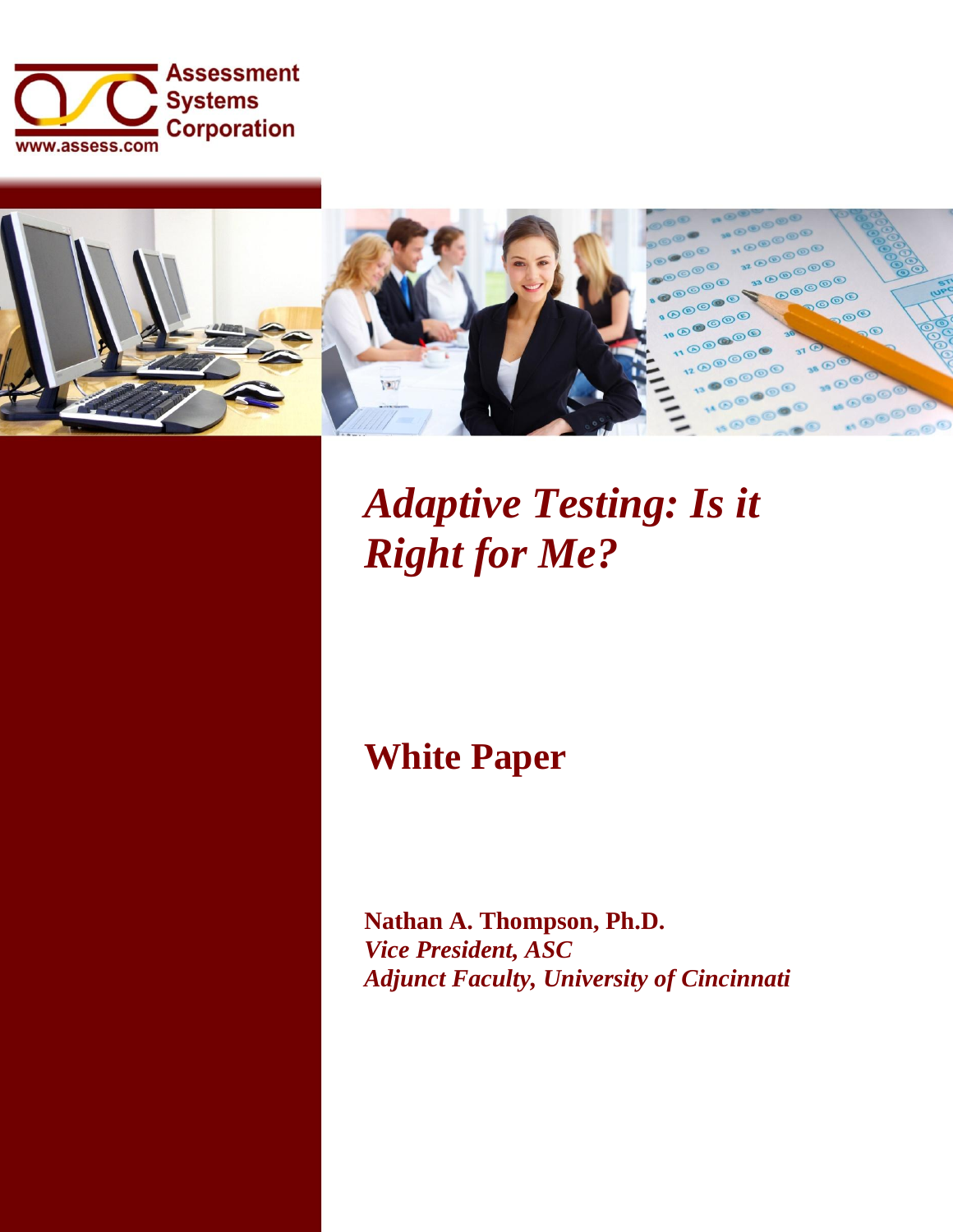## **Contact Information**

Assessment Systems Corporation 2233 University Avenue, Suite 200 St. Paul, Minnesota 55114 *Voice:* (651) 647-9220 *Fax:* (651) 647-0412 *E-Mail:* [solutions@assess.com](mailto:solutions@assess.com) www.assess.com

Copyright 2010, Assessment Systems Corporation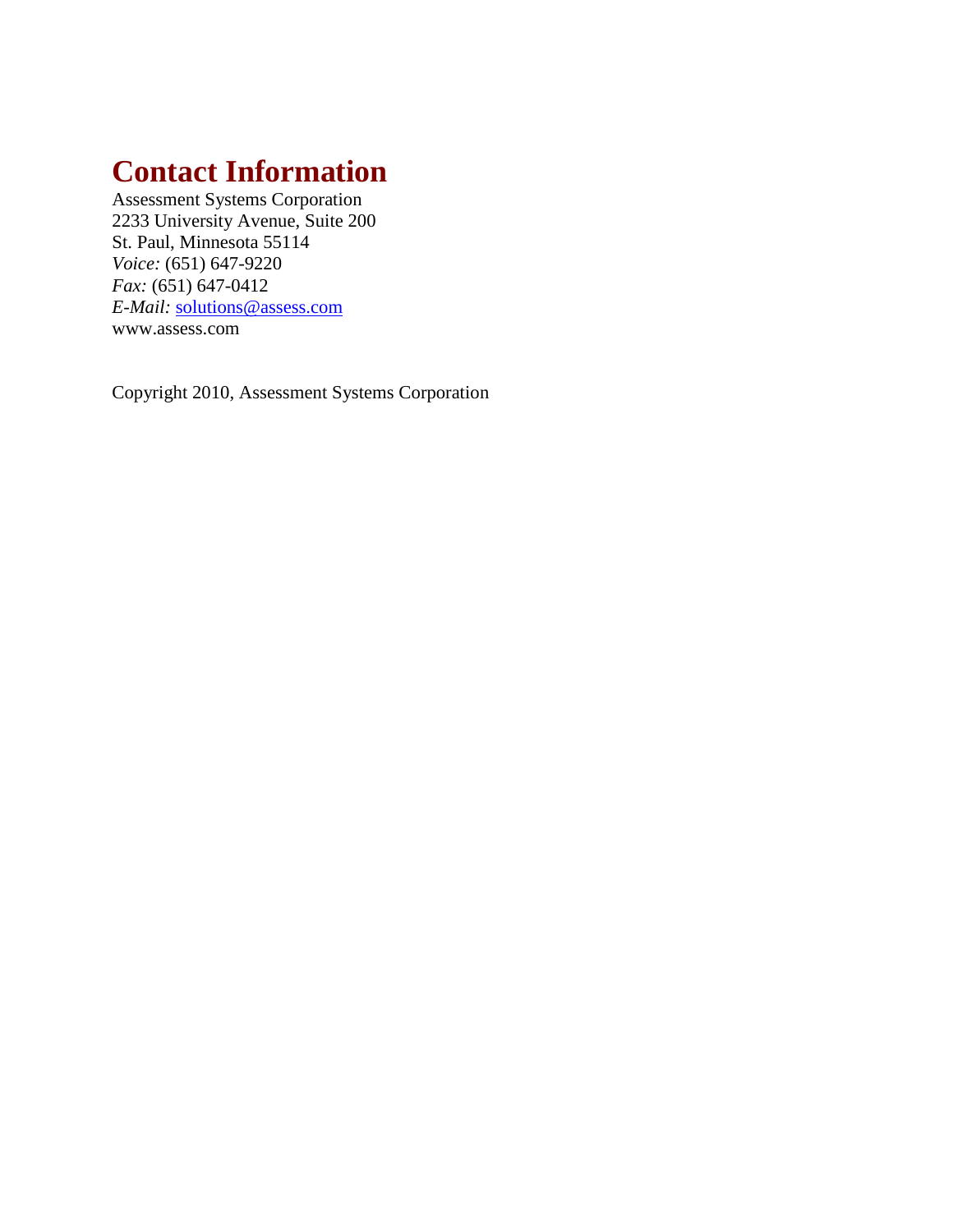Computer-based testing is here to stay because of it many benefits, including real-time feedback and scoring, flexibility in item formats, enhanced security, and data management capabilities. An additional benefit is the use of sophisticated delivery methodologies that capitalize on the computing power available. One example of this is linear-on-the-fly testing (also known as automated test assembly), where a form is assembled for each examinee at the beginning of the test, based on certain psychometric specifications. An even more sophisticated approach is computerized adaptive testing (CAT), where the test can update an examinee's score and determine the items they see *after every item*. Unfortunately, while the psychometric benefits are well-documented, CAT is not a viable option for many testing programs. However, this lack of viability is often overstated; CATs can be administered with a bank of as few as 200 items with a calibration sample as small as 100 examinees.

CAT assessments are interactive in their difficulty, meaning that an algorithm dynamically selects items that are neither too difficult nor too easy for each examinee. This interaction is an effort to significantly reduce the number of items administered as compared to traditional fixed-form testing, where every examinee receives the same set of items in the same order. The complex algorithm is based on the mathematical models of item response theory (IRT; Embretson & Reise, 2000), which model the probability of correctly responding to a test item as a function of a trait, ability, or knowledge. Among the many benefits of IRT is the fact that it can place items and persons on the same scale,  $\theta$ , similar to a standard score scale. This is of paramount important to adaptive testing because it provides a defensible mathematical method of matching items to persons.

From a practical perspective, CAT requires five operational components:

- 1. Item pool a set of items calibrated with a psychometric model (e.g., IRT);
- 2. Starting point the location on the scale where the algorithm should begin;
- 3. Item selection method the process of matching items to examinee  $\theta$ ;
- 4.  $\theta$  estimation method the mathematical approach to determining  $\theta$  based on responses to items that have been administered to an examinee;
- 5. Termination criterion the mathematical and/or practical constraint that must be satisfied for an examinee's test to end.

The item pool is a given that is utilized throughout the test. The actual CAT algorithm operates by beginning at the starting point and selecting an item. After the examinee responds, the item is scored, an updated estimate of ability is obtained, and then the algorithm checks to determine if the termination criterion has been satisfied. If it has not, the algorithm cycles back to step 3, selects another item, and repeats the process until the termination criterion is satisfied.

The reduction in number of items needed per test is due to the two intelligent, interactive components: adaptive item selection and the variable termination criterion. Adaptive item selection selects only items that are useful for a given examinee. If an item is likely too easy or too difficult to provide any information regarding a given examinee, there is little chance it will be selected. Simply put, it is a waste of time from a psychometric perspective to administer an easy item to a top student, and vice-versa. Yet traditional fixed-form tests administer many such items because they do not adaptively select items.

The variable-length termination criterion also plays a role in substantially reducing test length. The test is completed as soon as the criterion is satisfied. For example, a person can be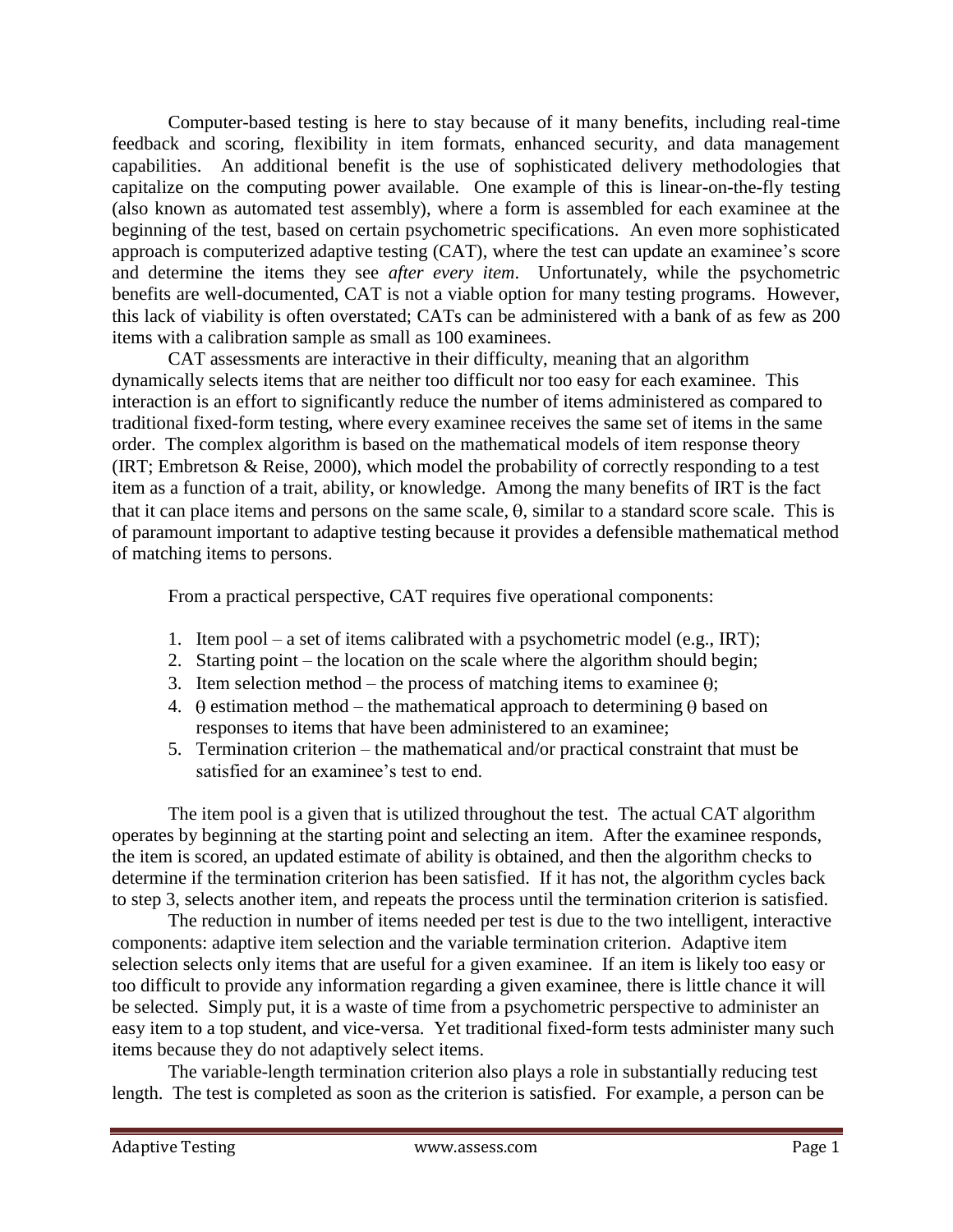administered as few as ten items (Eggen, 1999; Rudner, 2002), and if all are answered correctly, the algorithm might classify the person as a "pass" without requiring any more items to be administered. The converse is also true; if a person gets most or all of the items incorrect, a CAT will likely fail them after a small number of items. This virtually eliminates the possibility of persons taking the test just to memorize questions and then post them on the Internet; the examinee has to answer many items – but not too many items – correctly to continue.

CAT offers several important benefits. First, by only administering items that are of appropriate difficulty, CATs typically require only half as many (or fewer) items as a conventional fixed-form test while maintaining an equivalent level of precision (Weiss & Kingsbury, 1984). This saves substantial amounts of testing time. Second, it greatly enhances test security by not only presenting different sets of items in different orders to each examinee, but the fact that half as many items are required substantially reduces the usage of the item bank. Furthermore, CAT does not require the construction of parallel forms or form equating, and facilitates conversion of scores onto a scale for score reporting.

Besides the benefits to the testing organization, the reduction in exam time provides benefits to the examinees and other stakeholders. A reduced exam time can increase examinee motivation. Motivation is also increased by the fact that lower-ability examinees are not discouraged by difficult items, and high-ability examinees are not bothered with very easy items. But perhaps the most important point is that the time saved can be utilized for other purposes, such as additional instruction.

Additionally, CATs are flexible in their delivery to a candidate. They can be administered over the Internet, on a local area network, on a standalone computer, or via CD or flash drive. They are not limited to major corporate testing centers. However, the same cautions regarding administration that apply to paper-and-pencil testing still apply to CAT. For example, if a test has high enough stakes that there is incentive for cheating, it is obviously not prudent for the test to be self-administered by the examinee. A CAT over the Internet would be just as ineffective as a paper-and-pencil test mailed to an examinee. Such practical issues, always important to assessments, should be evaluated on a case-by-case basis.

An important disadvantage to CAT that potentially limits the testing programs to which it can be applied is that it requires larger sample sizes than are needed to launch traditional fixedform tests. Depending on the specific IRT model utilized, initial sample size requirements can be as high as 1,000 examinees. Nevertheless, it is possible to have an initial sample size of 100 or even smaller, especially if classical test theory or decision theory is applied (Frick, 1992; Rudner, 2002). Therefore the sample size requirement is not the roadblock that it is often perceived to be.

Because CAT pools typically require several hundred items, item pool size requirements are also often perceived as a drawback, but this is not necessarily true. Many fixed-form testing programs utilize several forms; if three forms of a 100-item test are utilized per year, with 20% overlap, a total of approximately 260 items are needed. Depending on the characteristics of the testing program, such as number of content areas, accuracy needed, and item quality, a pool of 260 items might be sufficient to launch a CAT exam. So the investment required in item development is not necessarily greater than fixed-form testing.

A substantial hurdle faced in the development of a CAT is the extensive psychometric expertise that is required. It requires specialized knowledge to properly calibrate an item bank and to set up an effective CAT. Software must be purchased or developed for three important components: IRT calibration, CAT simulations, and a CAT testing engine.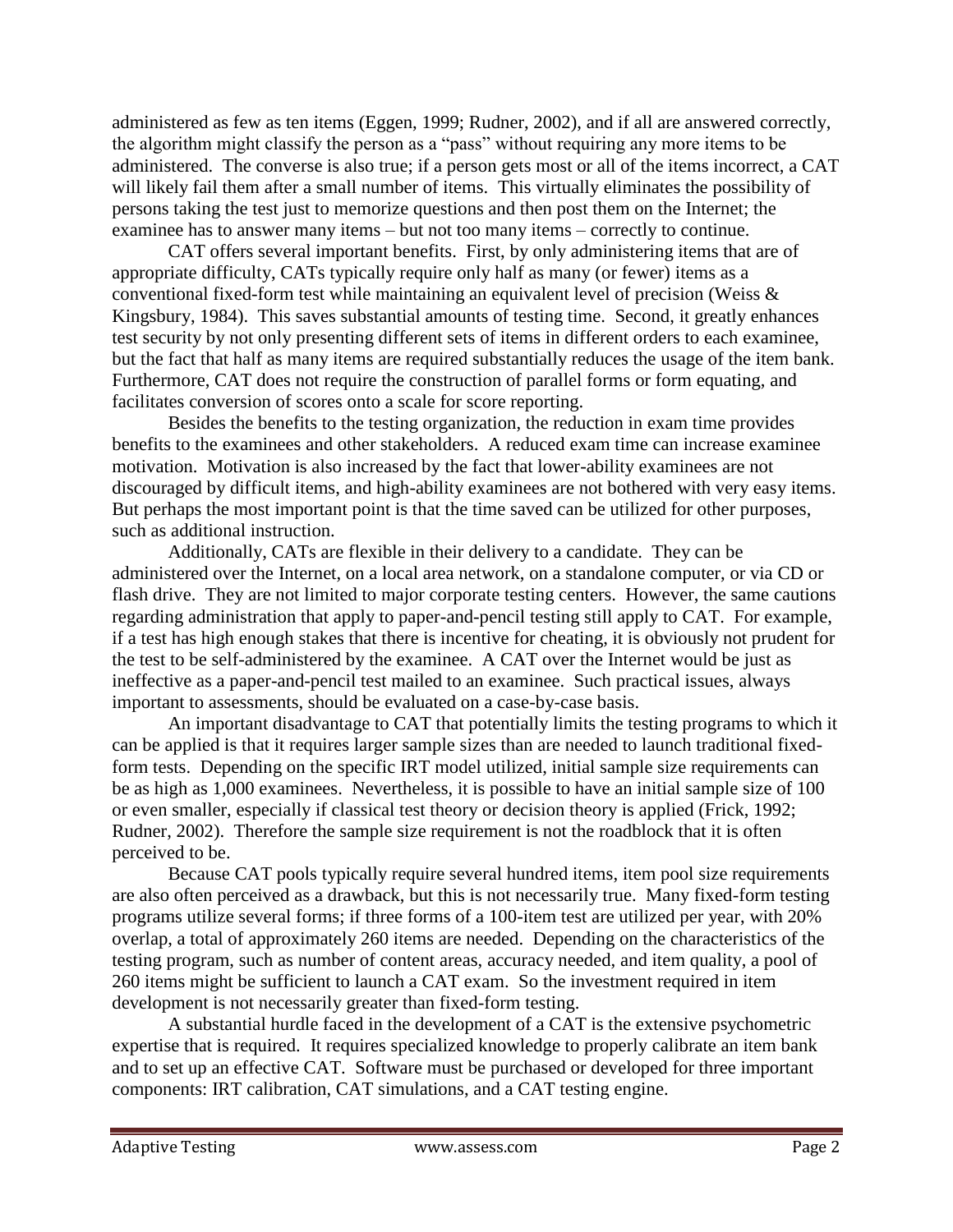Most testing organizations have neither the knowledge nor the software. Fortunately, the necessary software is available commercially (and is free in some cases), and psychometric consultants are available to provide the necessary expertise. Of course, none of this is an issue if you are purchasing CAT tests that have already been developed, only if you are attempting to develop a CAT from an existing item bank.

However, the most important issue regarding the application of CAT to a testing program is whether there is a business case. Are the foreseen benefits worth the investment required by the program? Obviously, this is also on a case by case basis. If you are purchasing software for use by psychometricians at your organization, you would need the first two programs presented in Table 1, and one of the FastTEST delivery platforms.

| Software            | Purpose                      | <b>Academic Price</b> |
|---------------------|------------------------------|-----------------------|
| <b>Xcalibre 4</b>   | IRT calibration and item     | \$249                 |
|                     | analysis report              |                       |
| <b>CATSim</b>       | CAT simulations to determine | \$399                 |
|                     | CAT design                   |                       |
| <b>FastTEST Pro</b> | PC item banker and testing   | \$1399 plus testing   |
|                     | engine                       | station licenses      |
| <b>FastTEST Web</b> | Web-based item banker and    | Customized            |
|                     | testing engine               |                       |

### *Table 1: Software necessary for CAT development*

Such prices are not out of reach for most organizations that have the examinee volume to be interested in CAT. The time spent by psychometricians and test developers also needs to be estimated; but again, that is not necessarily more than required to develop fixed-form tests in your organization.

In conclusion, CAT is an assessment technology that can greatly benefit many testing programs. Programs that require efficient, accurate assessment could be better served by a CAT approach as opposed to traditional fixed-form testing, whether delivered via paper-and-pencil or computer-based. Tests are even shorter if the purpose is a simple pass/fail classification rather than precise scores. But on top of the psychometric and security benefits, the accurate scores and testing time savings represent opportunities to further the mission of the testing organization.

### *Websites for software above:*

| Software            | URL                                                   |
|---------------------|-------------------------------------------------------|
| <b>Xcalibre 4</b>   | http://www.assess.com/xcart/product.php?productid=569 |
| <b>CATSim</b>       | http://www.assess.com/xcart/product.php?productid=555 |
| <b>FastTEST Pro</b> | http://www.assess.com/xcart/product.php?productid=570 |
| <b>FastTEST Web</b> | www.fasttestweb.com                                   |